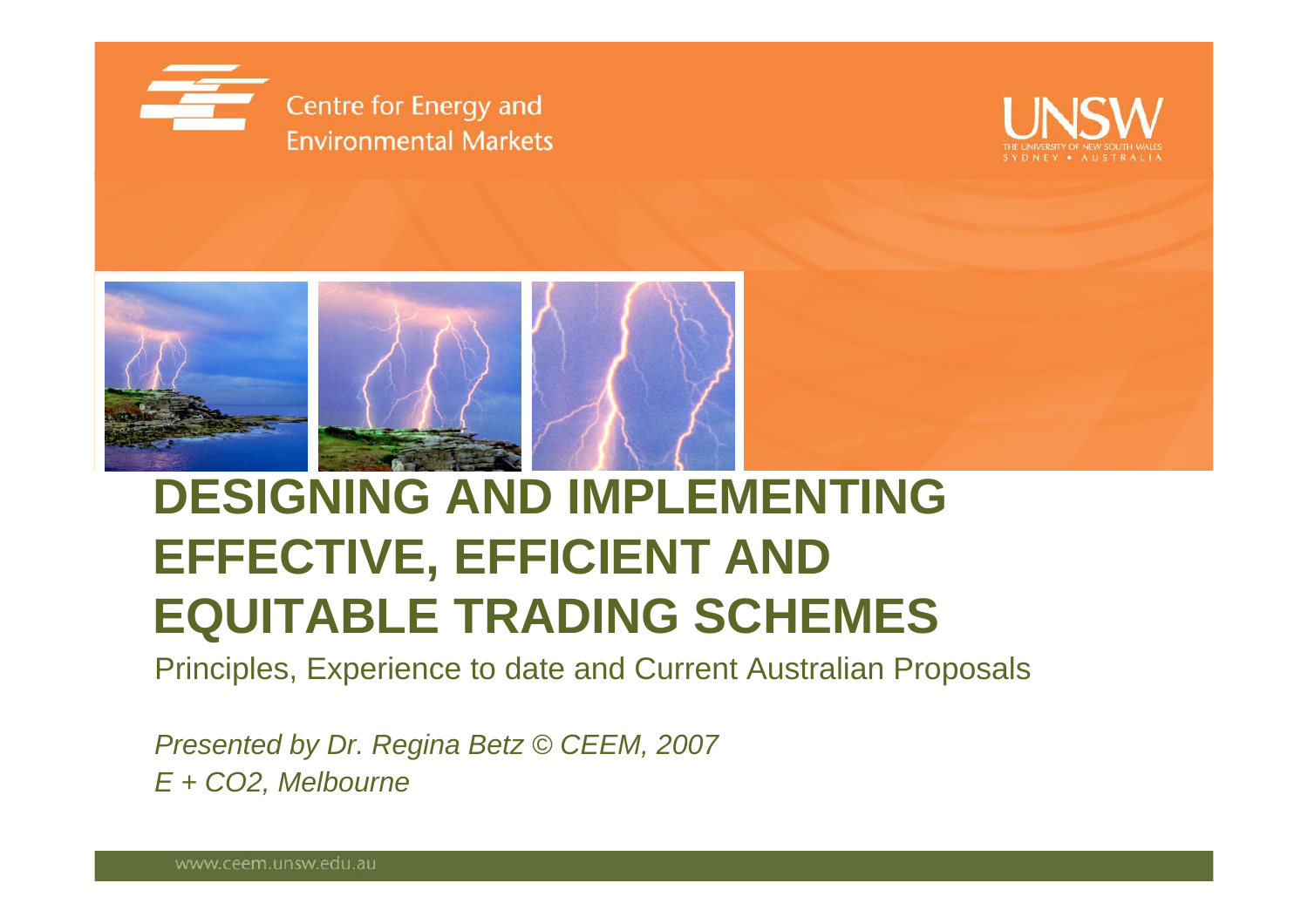



# **Content**

- Evaluation criteria and relevant design parameters
	- Environmental Effectiveness
	- –– Efficiency
	- –— Equity
- **Lessons from the European Emissions Trading** Scheme (EU ETS)
- Current Australian proposals (State based and Federal proposals)

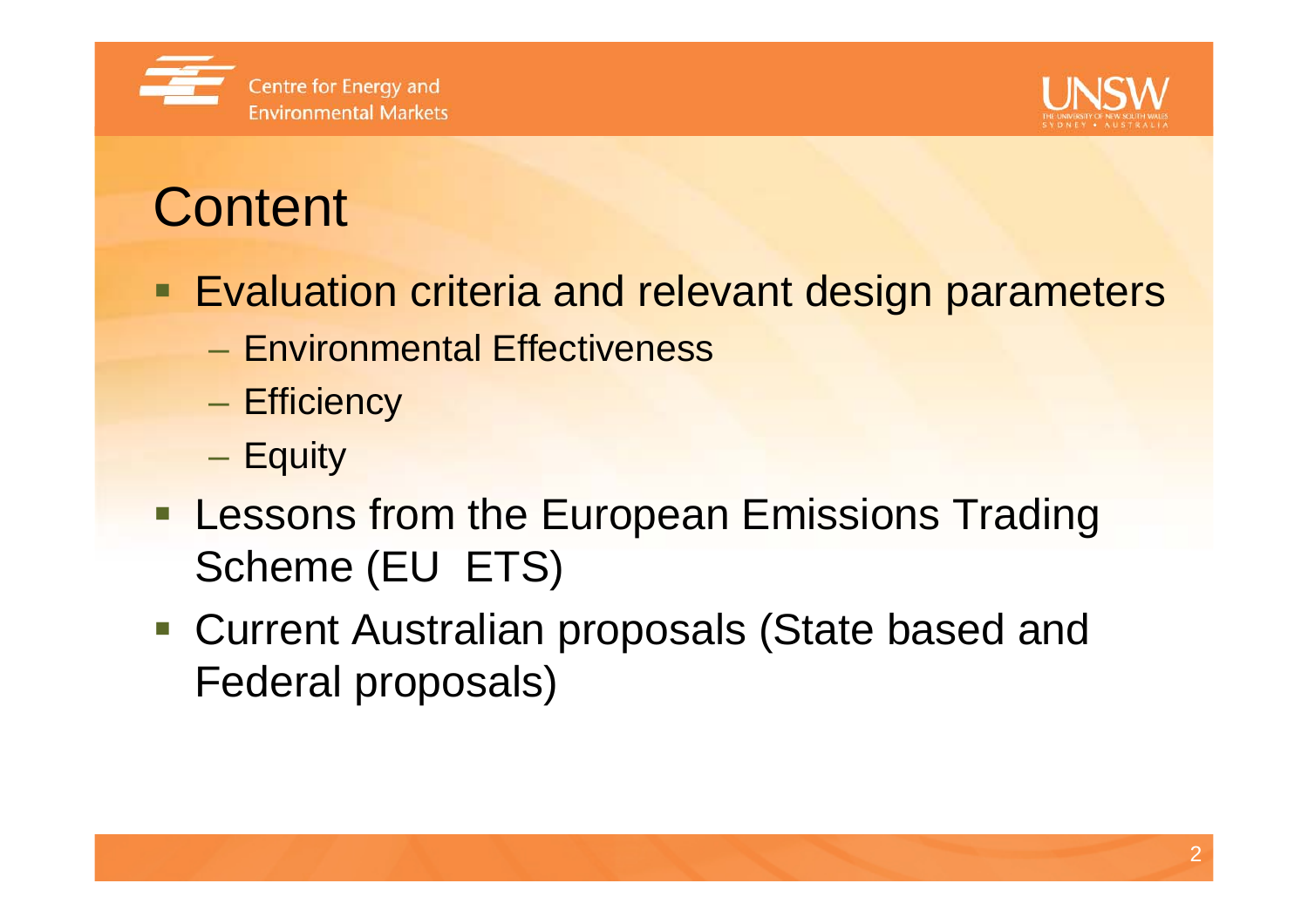



# Evaluation criteria

- **Environmental Effectiveness**: the extent to which the environmental objective is achieved.
	- $-$  how well the scheme is actually mitigating the dangers of climate  $\overline{\phantom{a}}$ change by delivering long-term reductions in greenhouse gases (GHG).
- **Efficiency**: the extent to which the required objective is met at least cost.
	- This includes dynamic efficiency (innovation incentives)
- **Equity aspects**: the extent to which any group is unfairly disadvantaged or favoured.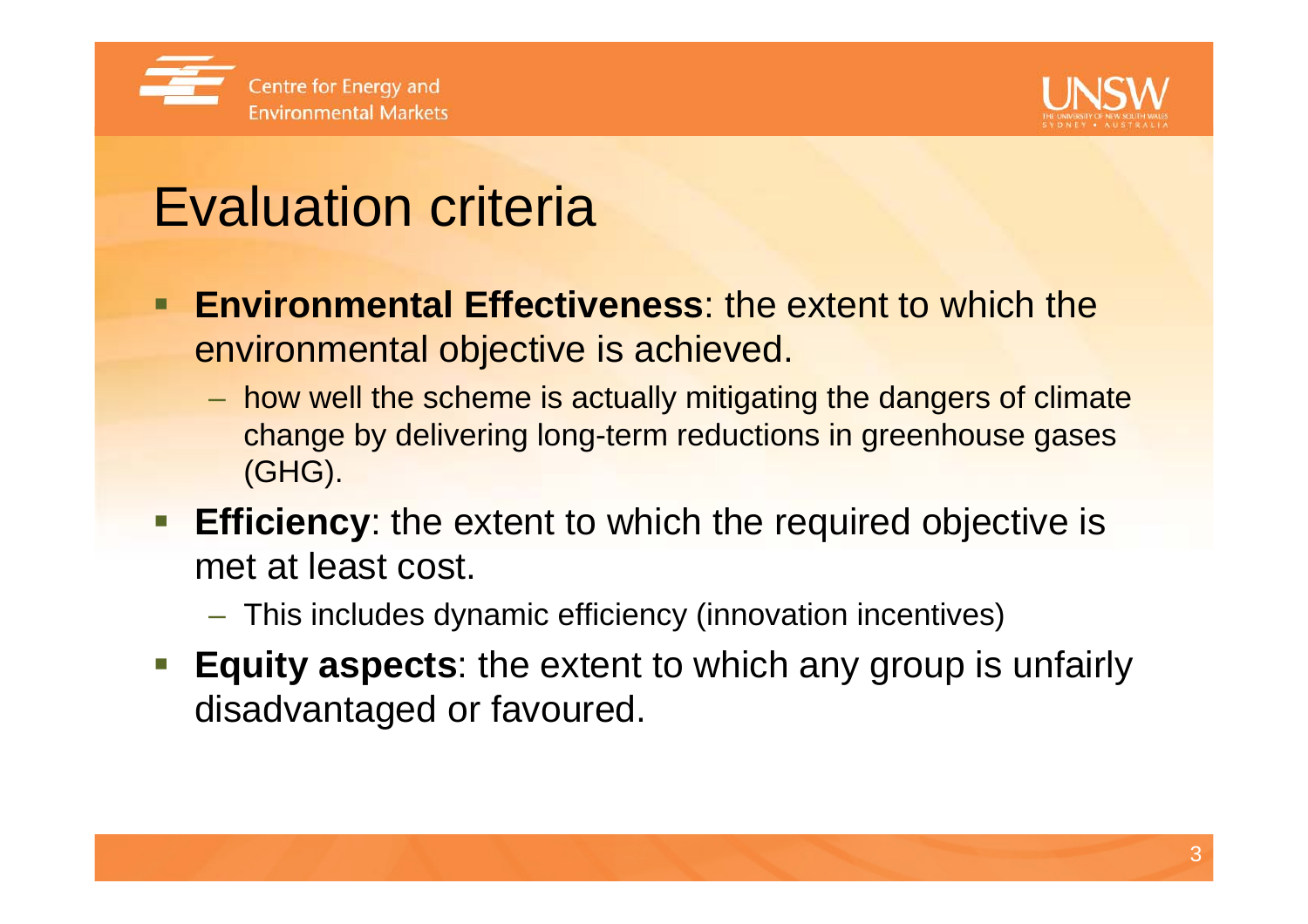



# Relevant design elements

## **Environmental Effectiveness**

- Target
- Coverage
- Leakage

## **Efficiency**

- Target
- Coverage
- Allocation method

## **Equity aspects**

- Target (Burden sharing between generations)
- Allocation method
- Burden Sharing between sectors

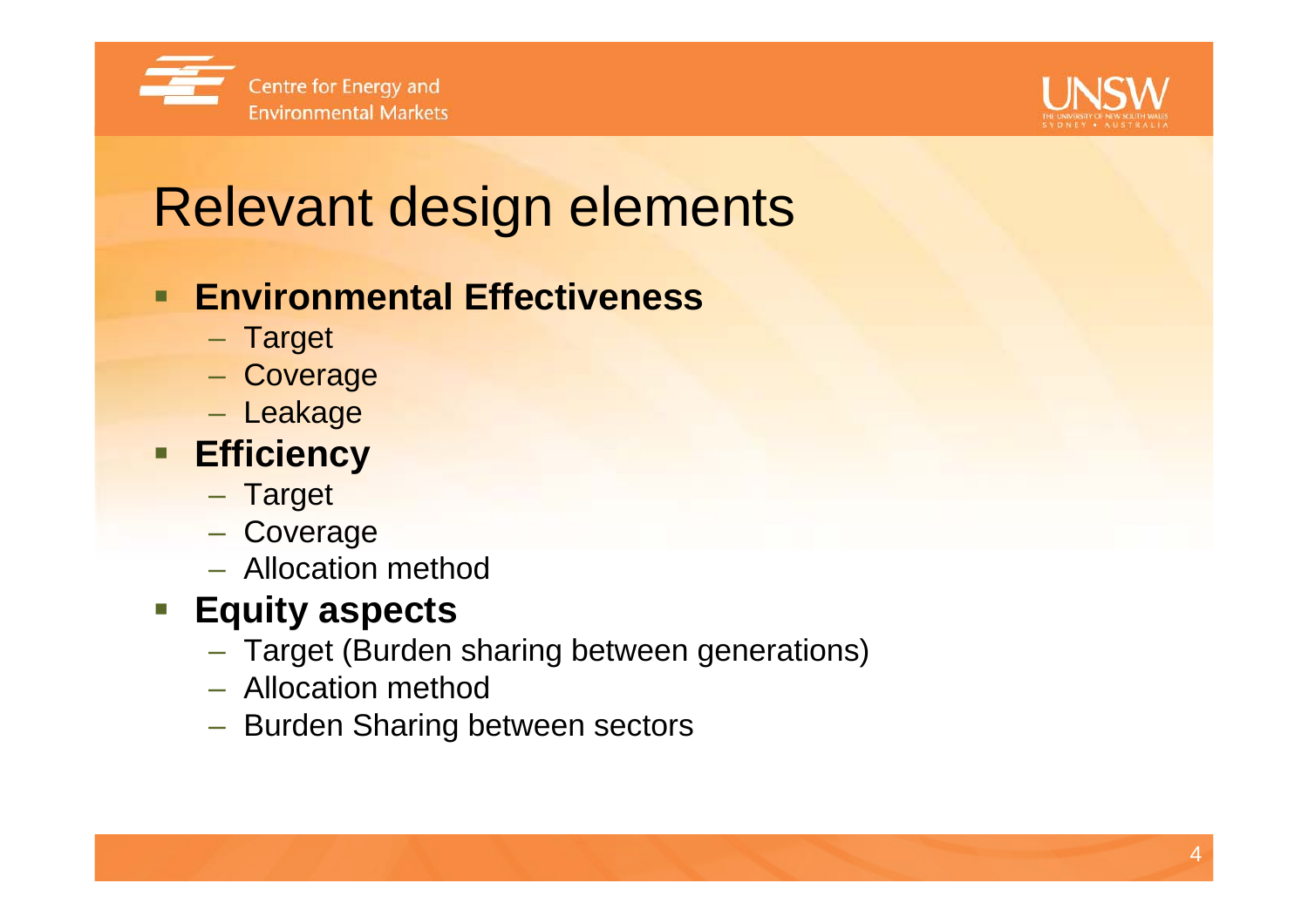



# How effective is the EU ETS?

### **Target**:

- First phase: EUAs allocation exceeded 2005 emissions by around 100 Mio. t CO2
- Reasons: Uncertainties in base data were significant compared to small cutbacks
	- Technical and time constraints when determining the reductions: E.g. data was not verified by independent auditors (lack of time and accredited institutions) -> potential exaggeration of emissions
	- **Diam-** Over-optimistic economic growth in the baseline since government and business sector like to believe in strong economic growth
	- **Difficulties with new entrants: dividing between growth of existing installations and new** installations -> double counting possible
- Second Phase: Substantially improved by EC decision, higher prices for EUAs; signal to other MS and carbon markets

#### ▉ **Coverage**:

- $-$  First Phase: Only CO $_2$  from proces and combustion emissions.
- Second Phase: Some MS cover N2O emissions
- ▉ **Leakage**:
	- Free and generous allocation to most sectors, little leakage expected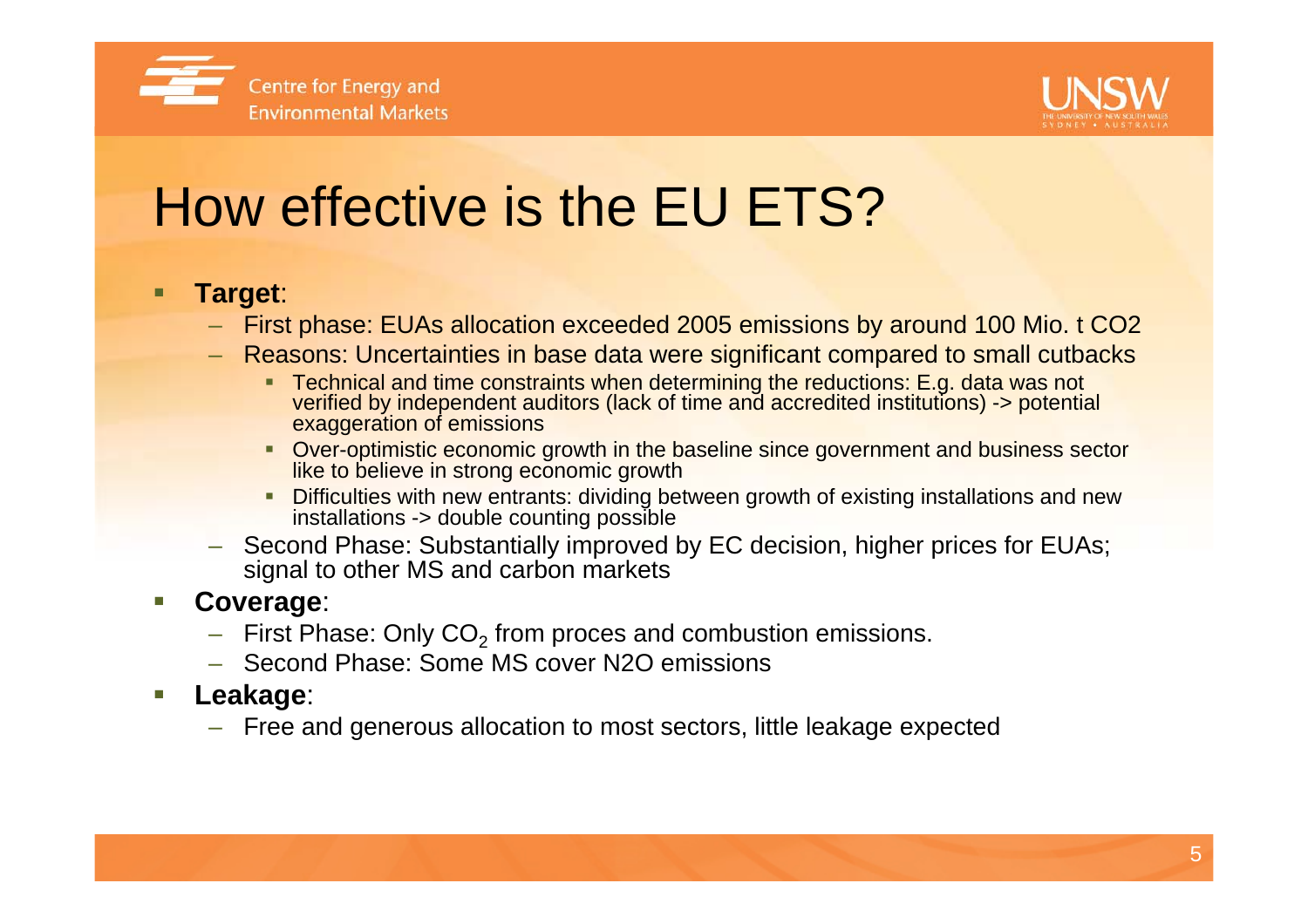

Centre for Energy and **Environmental Markets** 

## Decision by European Commission (Phase 2)

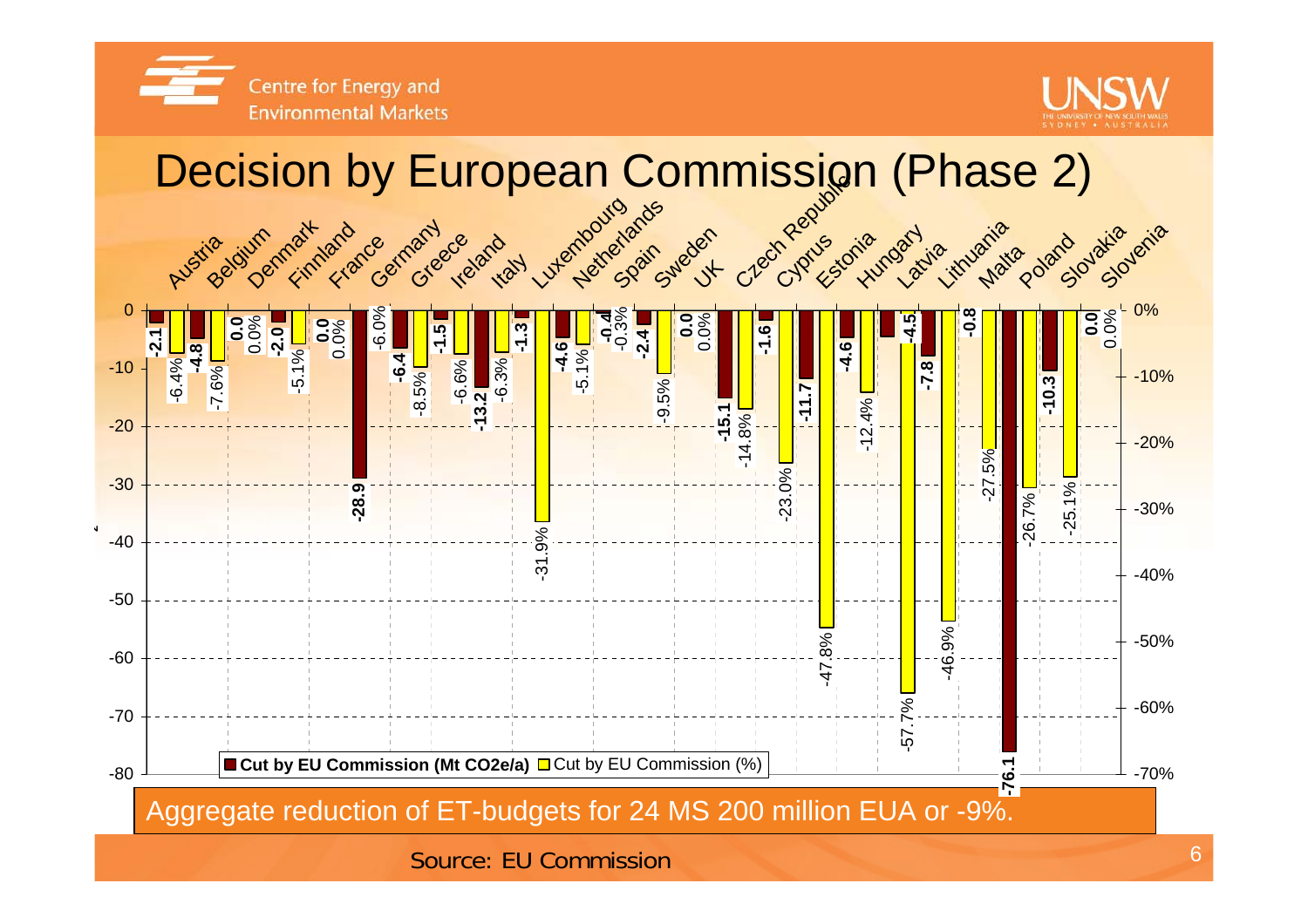



## How **effective** are the Australian proposals?

- **Target setting**: long-term aspirational goal, with gateways defining short-term windows (see next slide)
	- Difficult to assess since no targets have been published yet
	- Danger of backsliding at each review point
	- Price cap / safety valve may reduce GHG reductions, since more permits will be issued over the price cap.
- er<br>1 **Coverage**: Broad coverage based on a mixture of upstream (small emitters) and downstream (big emitters).
	- Only effective if double counting is avoided and GHG can be accounted for with high accuracy
- **Service Service Leakage**: Free allocation to TEEII to avoid industrial relocation of production to countries with no climate policy
	- Additional permits for significant new Trade-exposed emissions-intensive industries (TEEII) will reduce GHG reductions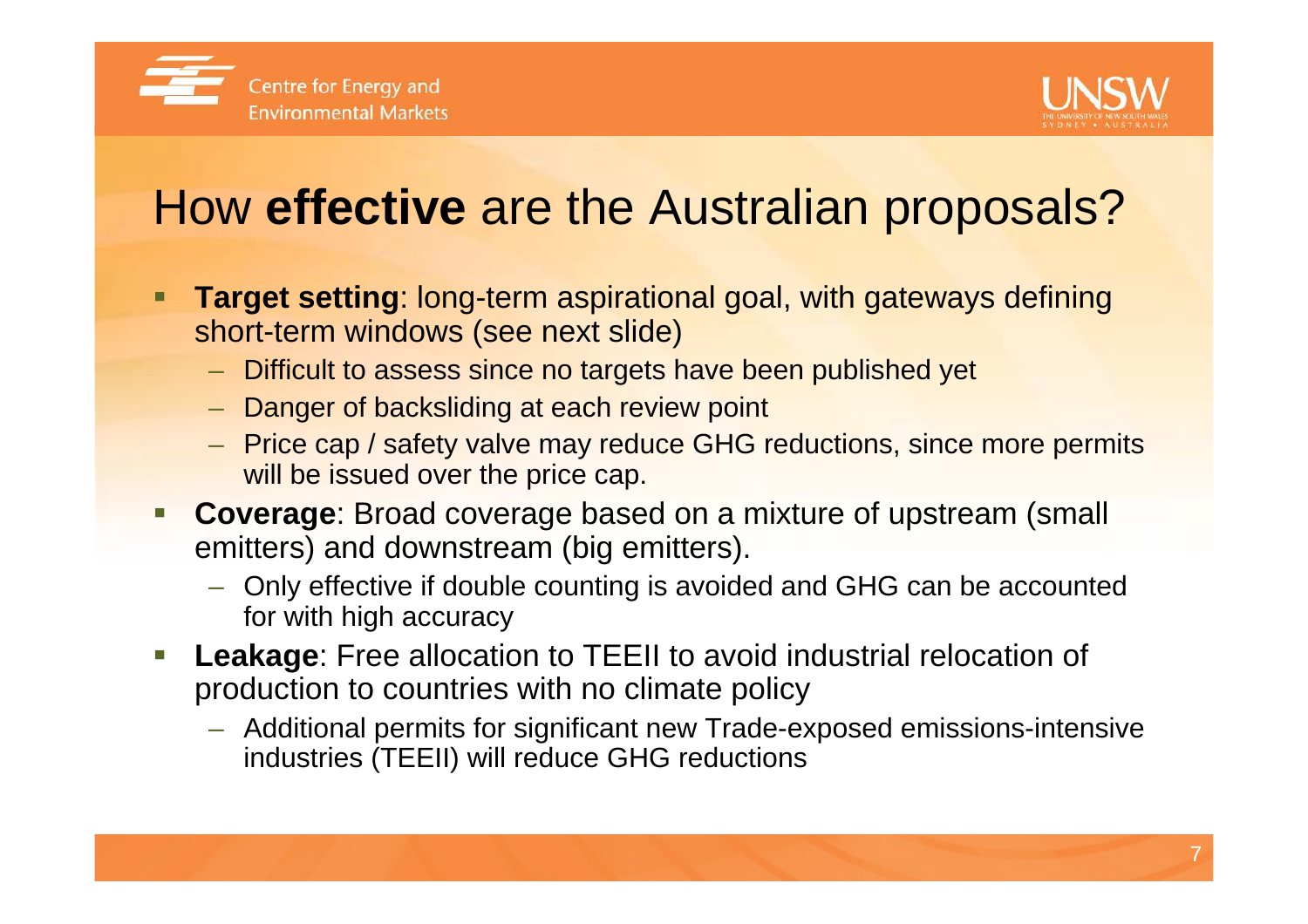



# The Emissions Trajectory



Source: TG report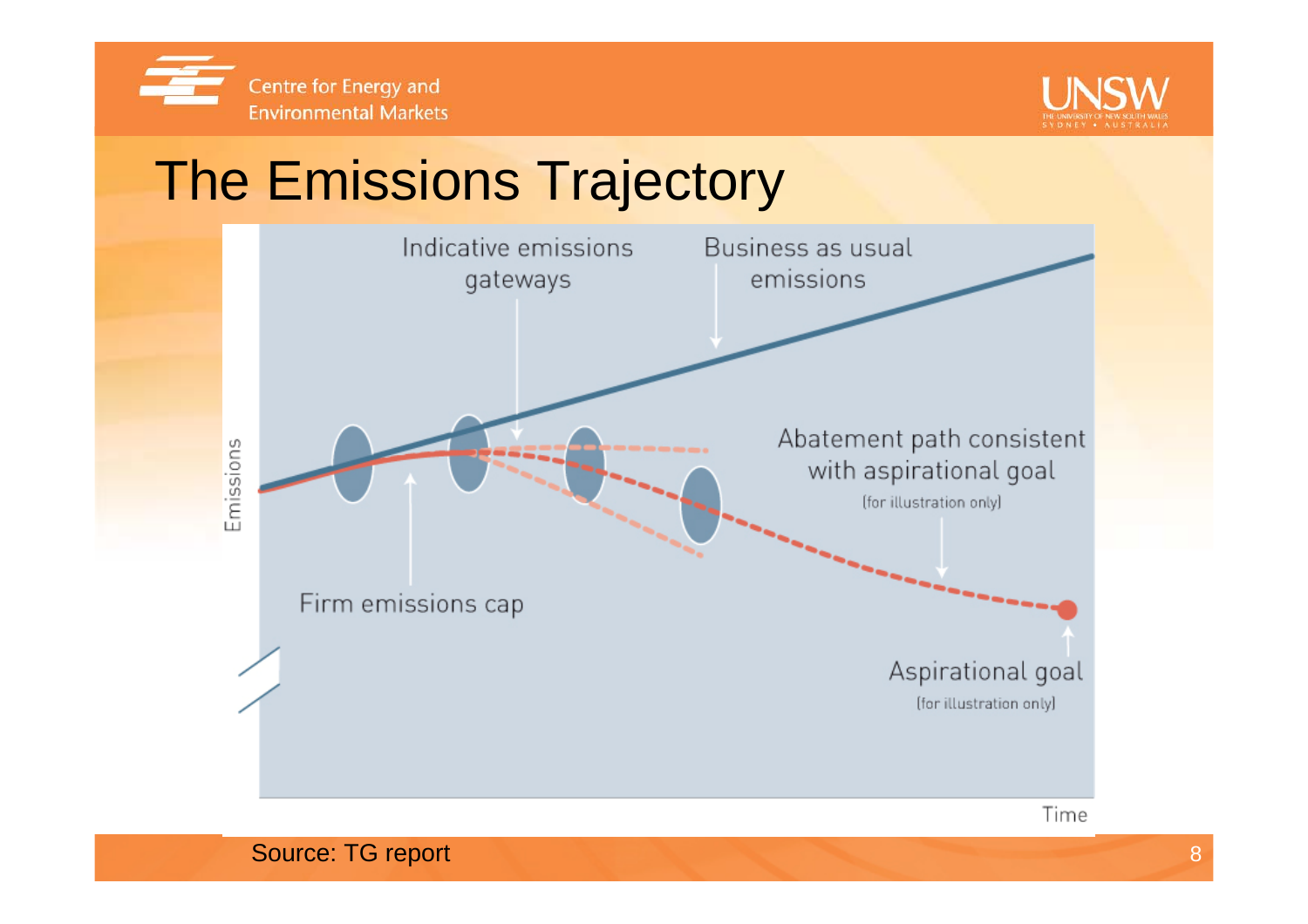



# How **efficient** is the EU ETS?

### **Target**

– Introduction of ETS is questionable if only little reductions compared to Business as usual are achieved, since scheme bears transaction costs

#### **Service Service Coverage**:

– Too many small companies included in scheme: Costs outweigh benefits

#### Ξ **Allocation**:

- Little auctioning (3.4 %) mostly allocation for free (96.6%)
- Up-dating dilemma (see next slide): If future allocation is a function of today's emissions it provides a perverse incentive for less abatement today in order to receive more permits in the future
- Perverse incentives for new entrants and closures:

Free allocation to new entrants coupled with withdrawal of allocation from ceasing installations gives an incentive to keep inefficient plants in operation

Allocation to new entrants based on benchmarks on capacity installed gives perverse incentive to build oversized boilers (Denmark has reduced allocation BAT/benchmark)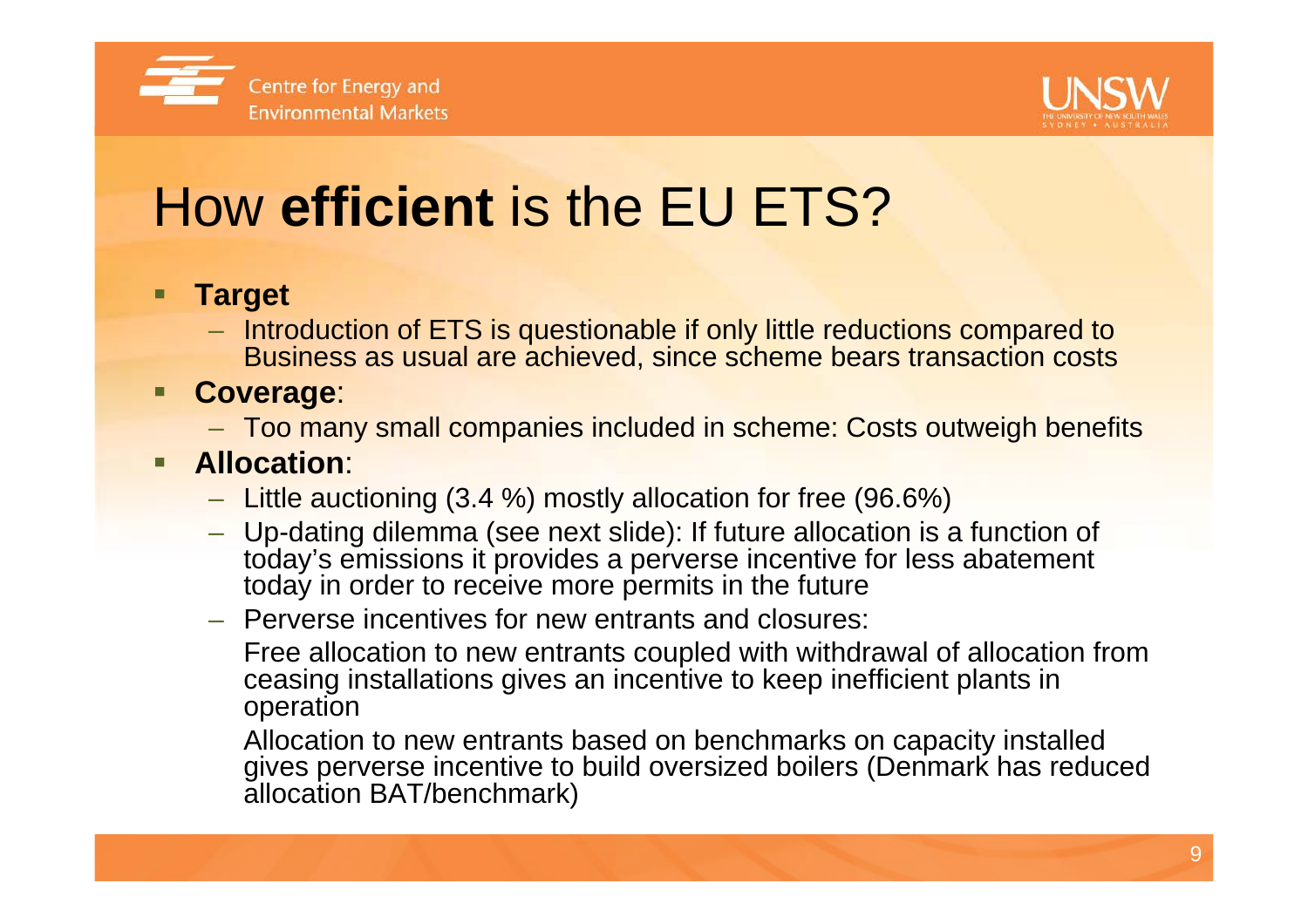Centre for Energy and **Environmental Markets** 





**Share of number of installations**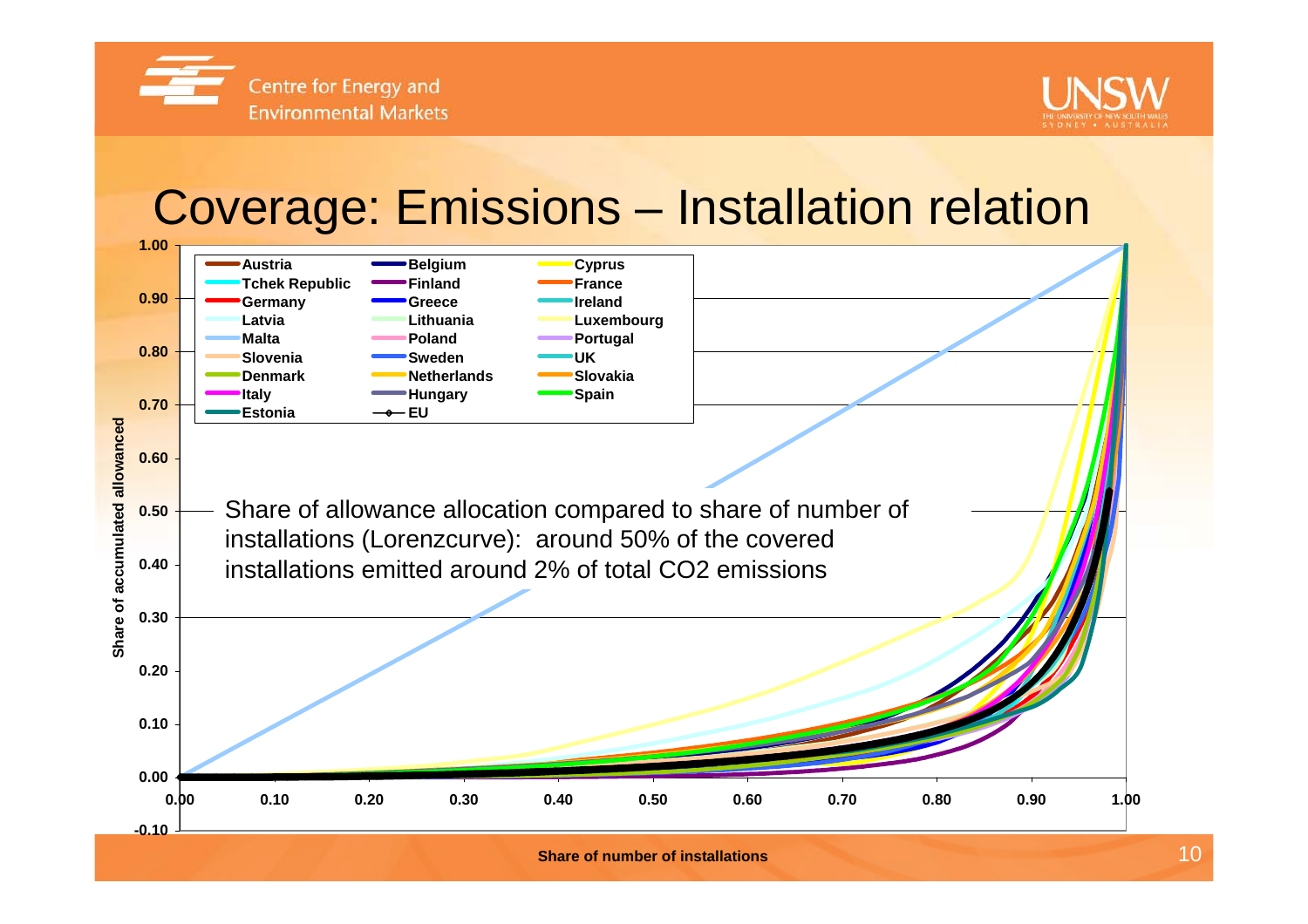



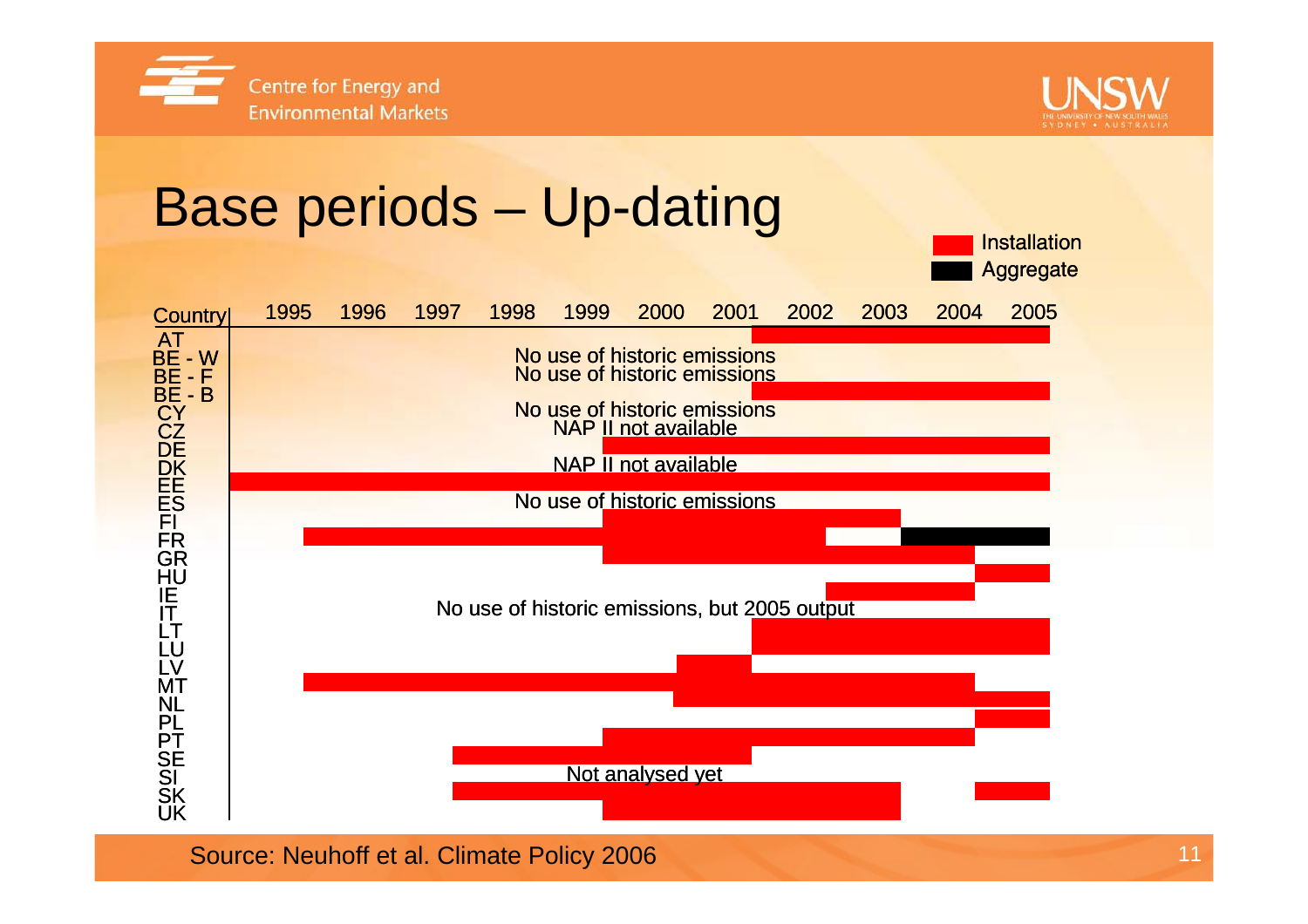



## How **efficient** are the Australian proposals?

#### П **Target:**

Difficult to assess since no targets published yet

### **Coverage**:

- Mixture of upstream and downstream should avoid having small companies directly liable - they will be incorporated via upstream trading
- Inclusion of wide range of offset projects can reduce costs further. However, additionality and measurement needs to be ensured.
- International linking will improve efficiency but some of current design elements likely to not be compatible (e.g. safety valve, non-Kyoto offsets, forestry offsets)

#### П **Allocation**:

- Compensation approach will require many untestable assumptions under large information asymmetry, might not be feasible and potential for legal challenges
- Perverse incentives before 'announcement date'
- TEEII compensation through free allocation will eliminate internal price signal and increase costs to rest of economy. Output (benchmark \* output) on which free allocation to TEEII is based will function as a subsidy of output.
- Auctioning might have positive impacts on efficiency of market. Proposal does not set a minimum share and might therefore be subject to lobbying.
- Safety Value and banking trigger might have negative impacts on price stability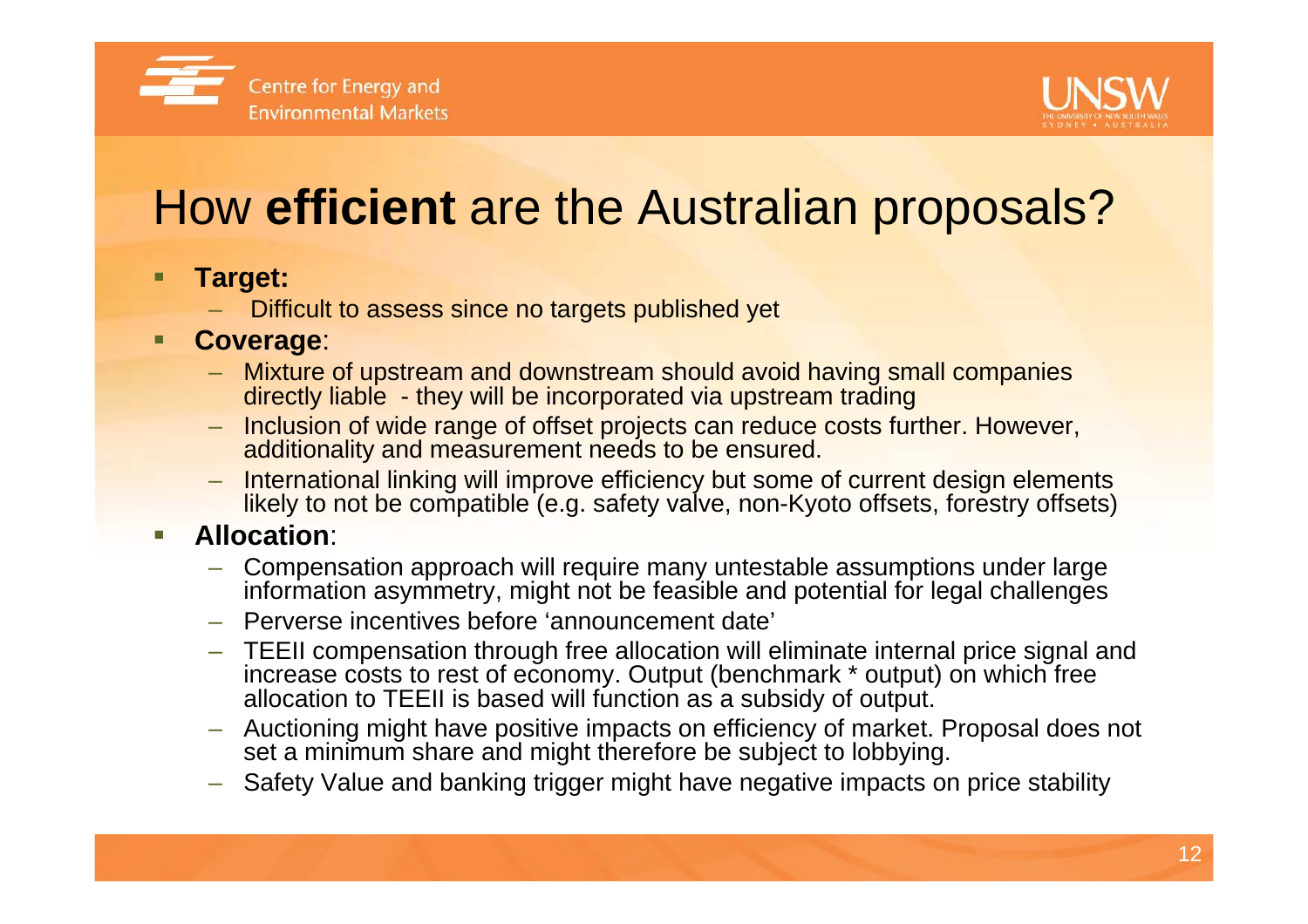



# Is the EU ETS fair regarding **equity**?

### **Target**

– Equity with regard to future generations is questionable

#### **Service Service Allocation**

- Companies pass through the carbon opportunity costs to their customers
- Free allocation leads to high windfall profits for emitters
- Rough estimate (Sijm) of windfall profits for phase II (reduced to phase I, since free allocation to electricity generators was reduced):
	- non-fossil producers EUR 8-11 bn
	- fossil generators approximately: EUR 8-12 bn

#### erial<br>Ma **Sectoral Burden Sharing**

- Cut in emissions for ETS covered sectors relatively low. However, cut in total allocation by EU commission has improved this burden sharing.
- Empirical evidence from bottom-up and top-down models: mitigation costs in ET-sector are smaller than in other sectors (households, services, transport)
- To meet Kyoto target non-covered sector and Government treasuries will bear costs e.g. by buying Kyoto credits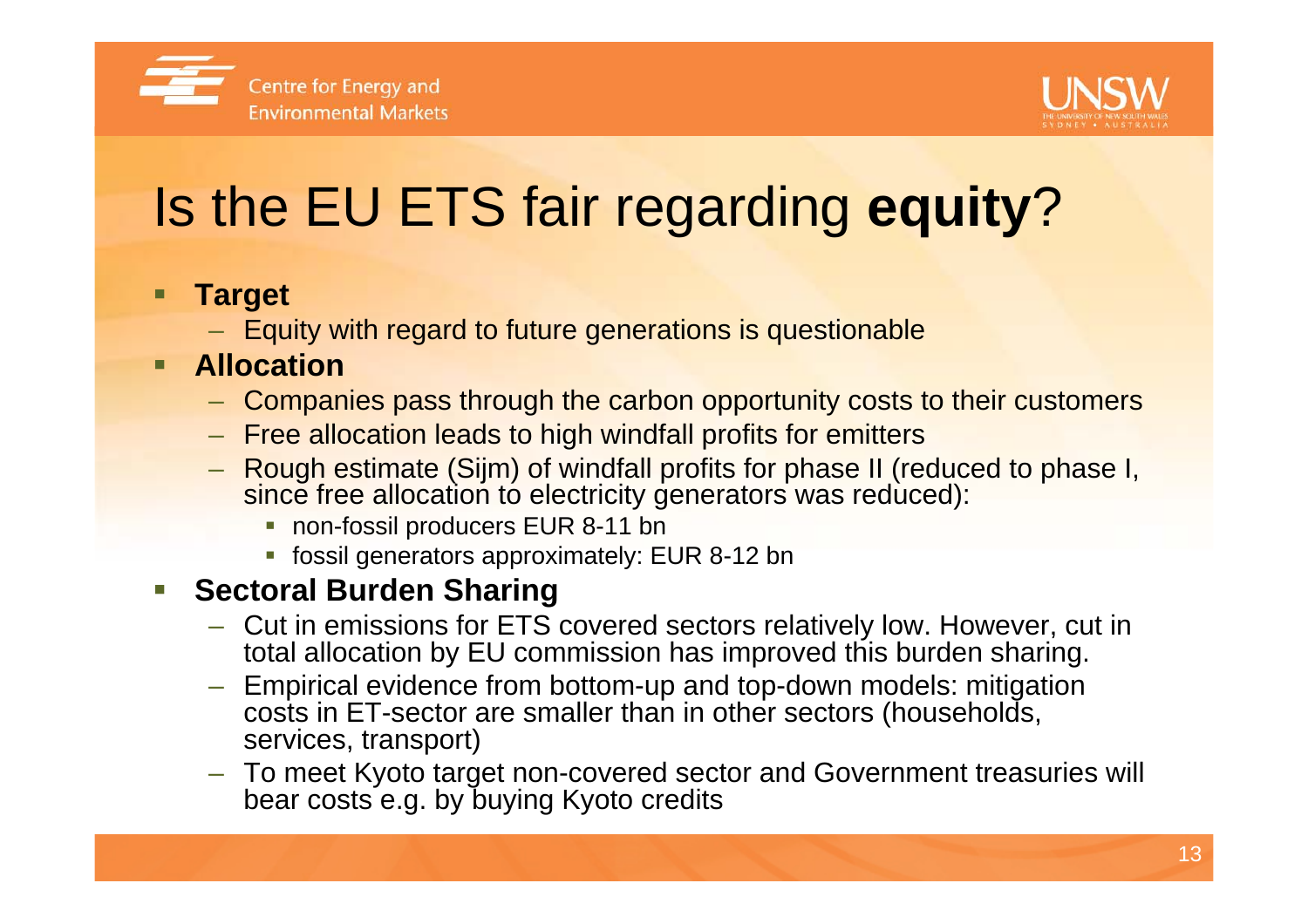



## Distributional effects of emissions trading

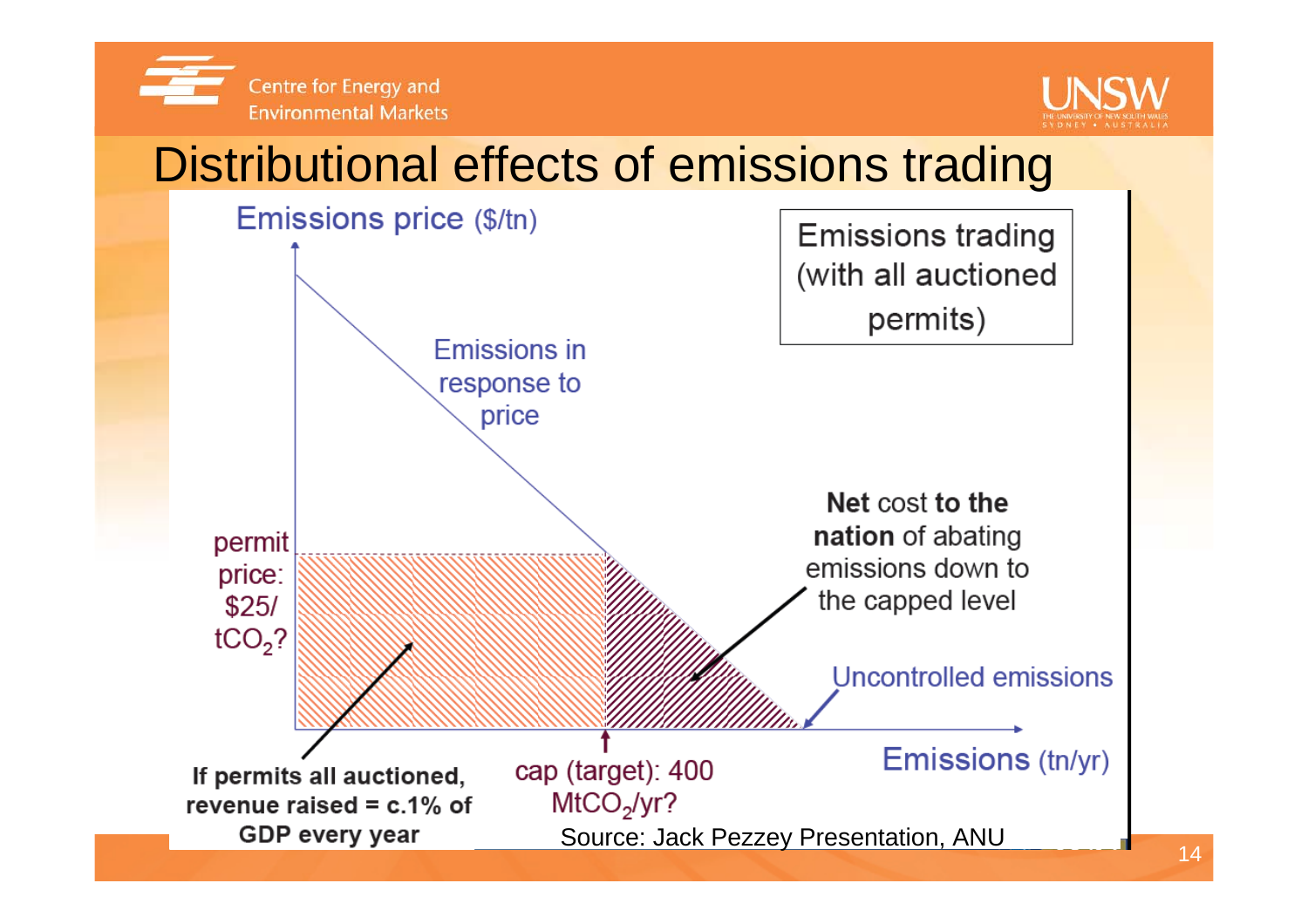



## Allocation between ET and Non-ET sector

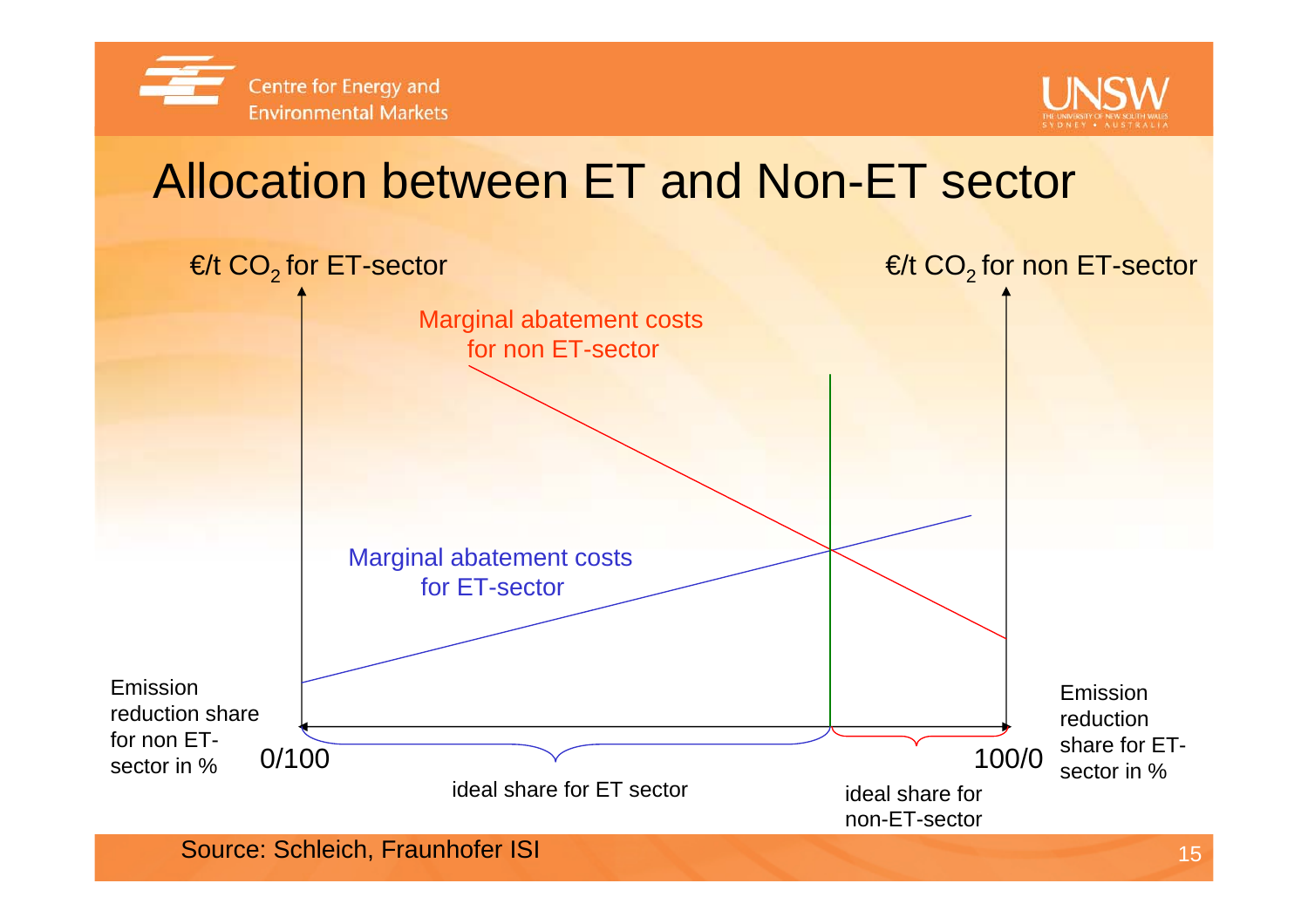



## Sectoral Burden Sharing EU ETS



Source: Betz et al. Climate Policy 2006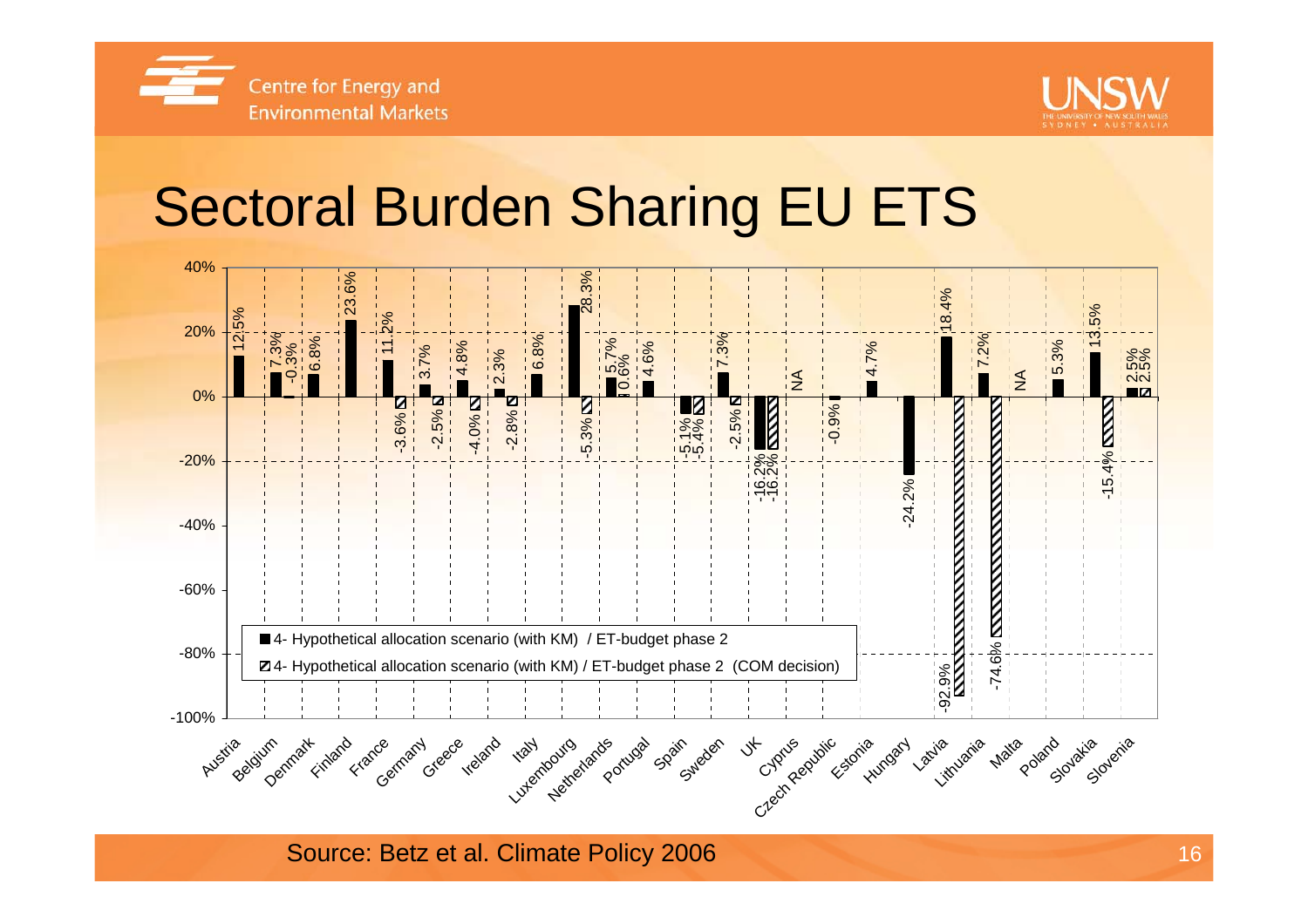



# Are the Australian proposals equitable?

### **Target:**

Difficult to assess since no targets published yet

### **Allocation**

- "provides an up-front, once-and-for-all, free allocation of permits as compensation to existing businesses identified as likely to suffer a disproportionate loss of value due to the introduction of a carbon price"
- "free allocation [to ameliorate] the carbon-related exposures of existing and new investments in trade-exposed, emissions-intensive industries"
- "Govt. will move early to establish the information base on which free permits will be allocated...Treasury will model...impact on different sectors of the economy"
- ▉ Depends on share of auctioning which depends on compensation to industry (modeling approach) e.g. if "net" figures are taken or only "losses" (individual generators vs. generator portfolios; losses and winning years)
- ▉ Depends on recycling of auction revenue if this is used to compensate consumers, support technology development or lower taxes

### **Sectoral Burden Sharing**

Wide coverage should reduce unfair burden sharing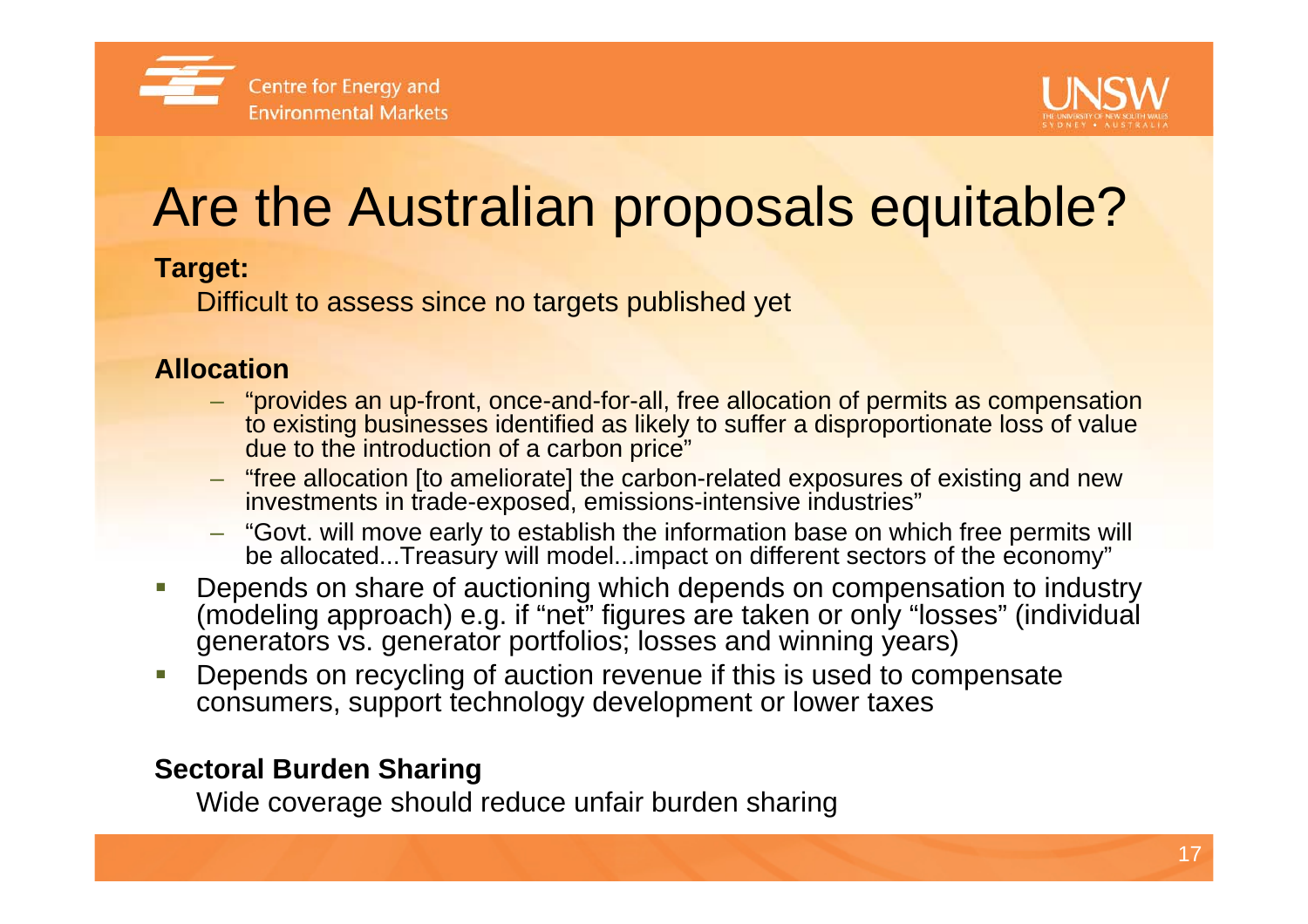

# Conclusions on Australian proposals

- **Some innovative design features, ambitious coverage**
- Ξ Targets not published yet which are key elements to evaluate the proposals
- **Some implementation issues unclear**
- Balance of auctioning vs. free allocation questionable
- International linking will be challenging under current offset, price-cap arrangements
- Could end up with a well-designed but (initially) toothless scheme since the devil is in the details!
	- $-$  Perverse incentives are easily created
	- BUT auctioning could cure most of the problems